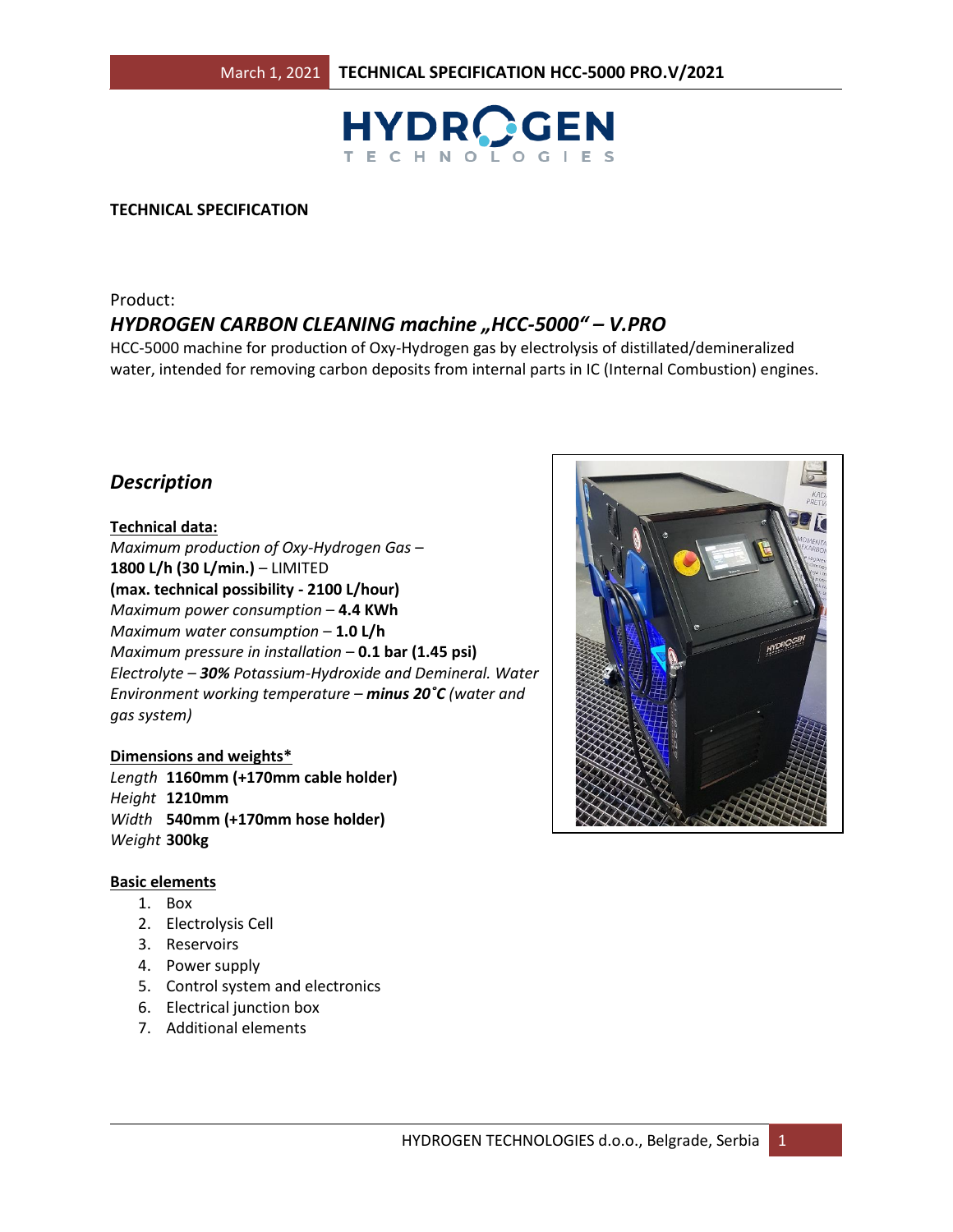

#### **1. Box**

The box is made from steel, inside separated into 4 chambers, divided with steel sheet. Each chamber is for separate elements: cell and reservoirs, power supply, electrical junction box and electronics. The box is set on 4 big wheels (125mm diameter), 2 fixed and 2 rotated with brakes. The box comes in black finish with 2 sides in transparent blue acrylic glass.

# **2. Cell**

The cell is the main part for electro-chemical process, known as electrolysis of water, which produces Oxy-Hydrogen gas. It's made of 23 electrodes (stainless steel plates), isolated with 22 plastic frames. The cell also consists of inlets for electrolyte and outlets for Oxy-Hydrogen gas.

#### **3. Reservoirs\*\***

There is one reservoir with double function for electrolyte and gas collection, made of polypropylene, with cap with pressure/vacuum valve, for water refiling.

# **4. Power supply**

High quality AC/DC convertor, with additional elements. Input is AC from el. grid, three-phase electric power 380/60HZ; output is 20-30V DC up to 200 Amps. Power unit is air-cooled with fans and power cable with compatible socket for your market.

# **5. Control unit\*\*\***

PLC (Programmable Logic Controller), position is in separate isolated box. The PLC is managing processes of proper operation of the HCC machine and it's connected with external touch screen display (HMI).

# **6. Electrical junction box**

Box for fuses, switches, wires and all energy parts, controlled and managed by PLC.

# **7. Additional elements**

- Interface with touch screen (HMI) for managing and control of the HCC unit
- ON/OFF and emergency switches
- Cooling fan (2- speed depends of the Cell temperature)
- Rubber hose for H2/O2 gas
- Power cable
- **SAFETY** Industrial pressure sensor (gas installation), industrial safety pressure valve, 2 water level sensors, temperature sensor for the cell, etc. (all components are certificated for use in explosive and chemical aggressive environment – Hydrogen, Oxygen, KOH),
- **Flame arrestor,** Certificated for Oxy-Hydrogen gas
- **GPRS modem\*\*\*\*** with Data SIM card or/and WiFi (remote controlling of the process, maintenance, position and alarms on the machine) – IOT Connectivity
- A/D electronic for electrolysis Cell energy balance
- High quality door handles with locks
- Operation manual and instructions  $-1$  pcs.
- **CE certificated (CE mark for EU)**
- **FCC standard (US and Canada) – in procedure**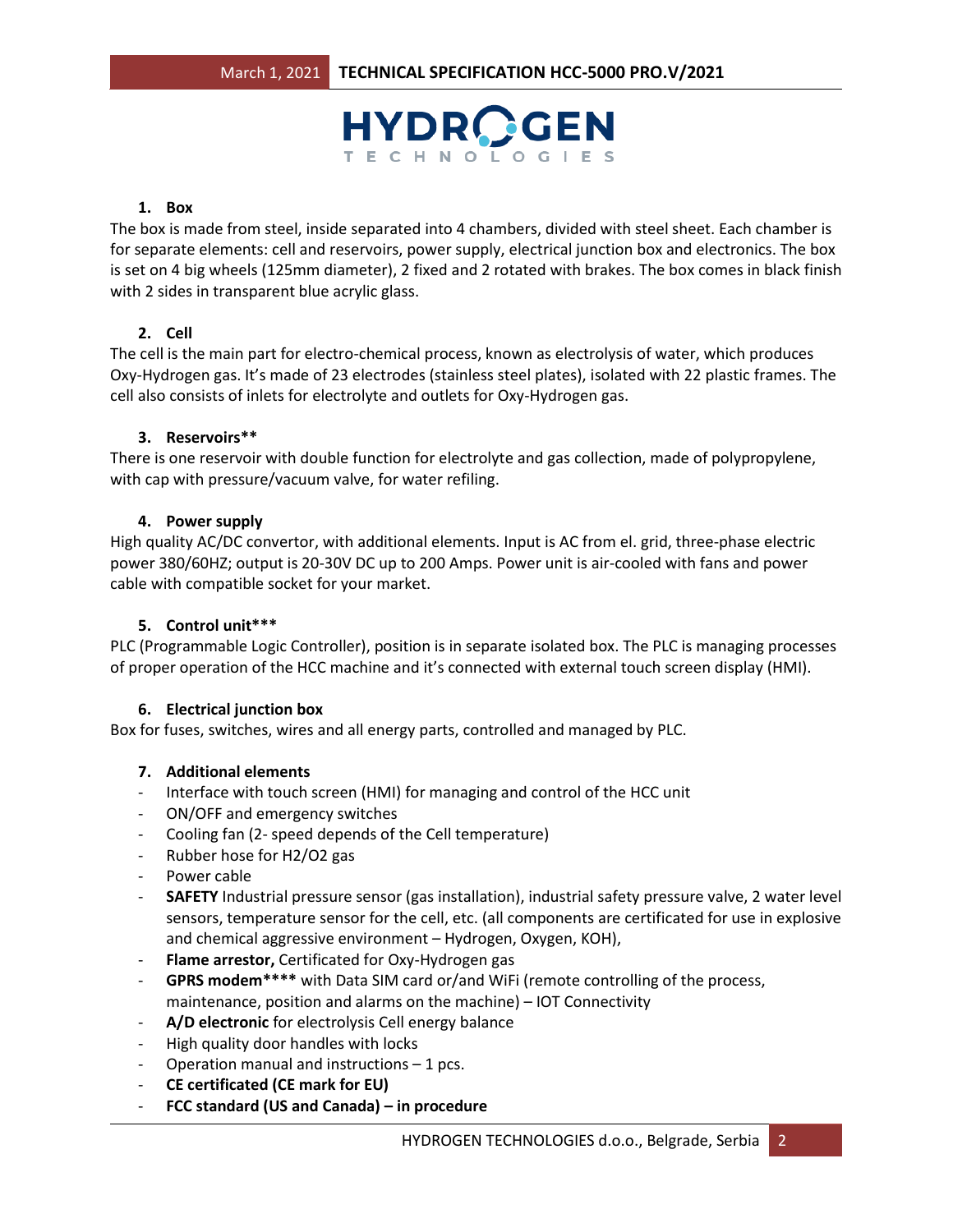

*\*the manufacturer "Hydrogen Technologies" reserves the right to change some dimensions and weight during the process of the production*

*\*\*for delivery, reservoirs are empty, without electrolyte or water and without Oxy-Hydrogen gas inside the system. However, the system will still have all characteristics as described in the section "technical data" after adding electrolyte mixture (mixture of demineralized water and potassium-hydroxide) according to the instructions.*

*\*\*\*PLC prepared for remote control of the unit, with control of the position and status of the machine.* 

**\*\*\*\*GPRS modem is installed if customer sign SERVICE PACKEG or Franchise Agreement, which include remote controlling, remote maintenance, data tracking, etc.**

#### **Warranty**

Standard Warranty period is 2 years, on all parts, **or by the terms of Franchise or special Service Package Agreement/Contract.** Warranty does NOT include breakdowns or failures caused by unprofessional handling, contrary to operation and service manual or intentional damage.

#### **Packaging**

Euro pallet (1200x800mm), protected and ready to transport.

#### **Delivery**

Ex Works, ready to transport, 30 days after down payment. For the machines on stock, delivery period is 7 days after complete payment.

# **End payment and shipment terms**

Upon proof of working order, payment is to be made once both parties mutually agree acceptance of a machine. Payment is to be made once item has been loaded on to the pallet and confirmed as shipment ready. Payment will be made prior to shipment or movement of the goods from "Hydrogen Technologies" offices, Belgrade. **At no circumstances can the shipment be released prior to payment.** 

**Note:** All costs regarding VAT, customs fees and obligations will be paid to the customer in accordance with laws and regulations under the laws of country of import. Tariff number of the machine, for the customs purposes, is **8543 30 70**.